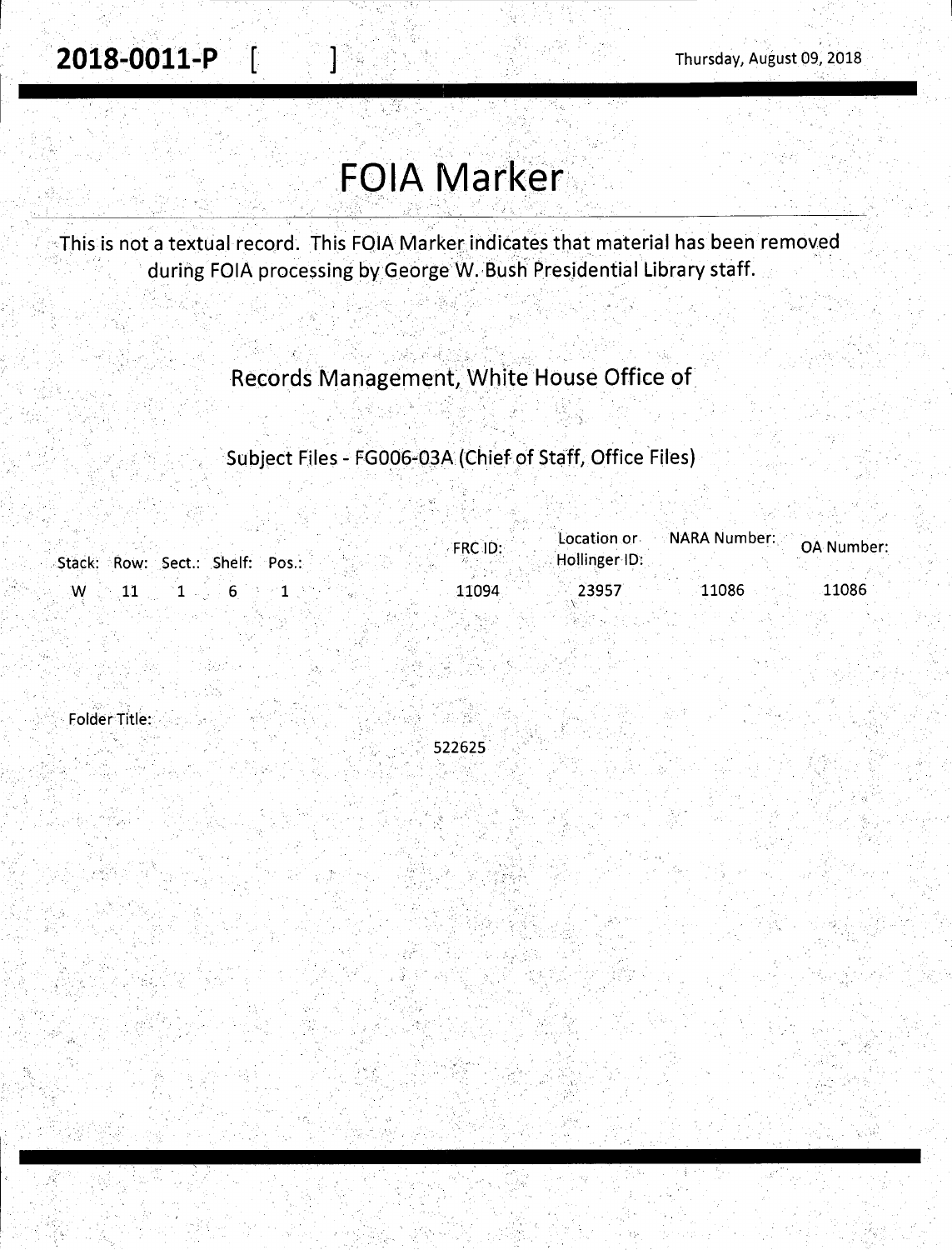# **Withdrawn/Redacted Material**  The George W. Bush Library

| <b>DOCUMENT</b><br>NO. | <b>FORM</b> | <b>SUBJECT/TITLE</b> |                                     | <b>PAGES</b> | <b>RESTRICTION(S)</b><br><b>DATE</b> |
|------------------------|-------------|----------------------|-------------------------------------|--------------|--------------------------------------|
| 001                    | Memorandum  |                      | [Enron] - From: Alberto R. Gonzales |              | 04/29/2002 P5;                       |
| 002                    | Memorandum  | [Enron]              |                                     |              | P5: P6/b6:<br>N.D.                   |
|                        |             |                      |                                     |              |                                      |

| <b>COLLECTION TITLE:</b><br>Records Management, White House Office of      |                                                                            |  |
|----------------------------------------------------------------------------|----------------------------------------------------------------------------|--|
| <b>SERIES:</b><br>Subject Files - FG006-03A (Chief of Staff, Office Files) |                                                                            |  |
| <b>FOLDER TITLE:</b><br>522625                                             |                                                                            |  |
| <b>FRC ID:</b><br>11094                                                    |                                                                            |  |
| Presidential Records Act - [44 U.S.C. 2204(a)]                             | <b>RESTRICTION CODES</b><br>Freedom of Information Act - [5 U.S.C. 552(b)] |  |

- P1 National Security Classified Information [(a)(1) of the PRA]
- P2 Relating to the appointment to Federal office [(a)(2) of the PRA)
- ·p3 Release would violate a Federal statute [(a)(3) of the PRAJ

J

- P4 Release would disclose trade secrets or confidential commercial or financial information  $[(a)(4)$  of the PRA]
- PS Release would disclose confidential advice between the President and his advisors, or between such advisors [a)(5) of the PRA]
- P6 Release would constitute a clearly unwarranted invasion of personal privacy [(a)(6) of the PRA]
- PRM. Personal record misfile defined in accordance with 44 U.S.C. 2201(3).

Deed of Gift Restrictions

- A. Closed by Executive Order 13526 governing access to national security information.
- B. Closed by statute or by the agency which originated the document.
- C. Closed in accordance with restrictions contained in donor's deed

### of gift.

- Freedom of Information Act  $[5 \text{ U.S.C. } 552(\text{b})]$  .
- $b(1)$  National security classified information  $[(b)(1)$  of the FOIA]

'

"

- b(2) Release would disclose internal personnel rules and practices of an agency [(b)(2) of the FOIA]
- b(3) Release would violate a Federal statute [(b)(3) of the FOIAJ b(4) Release would disclose trade secrets or confidential or financial
- information [(b)(4) of the FOIA) b(6) Release would constitute a clearly unwarranted invasion of personal privacy [(b)(6) of the FOIA]
- b(7) Release would disclose information compiled for law enforcement purposes  $[(b)(7)$  of the FOIA]
- b(8) Release would disclose information concerning the regulation of financial institutions  $[(b)(8)$  of the FOIA]
- b(9) Release would disclose geological or geophysical information concerning wells [(b)(9) of the FOIA]

Records Not Subject to FOIA

Court Sealed - The document is withheld under a court seal and is not subject to the Freedom of Information Act.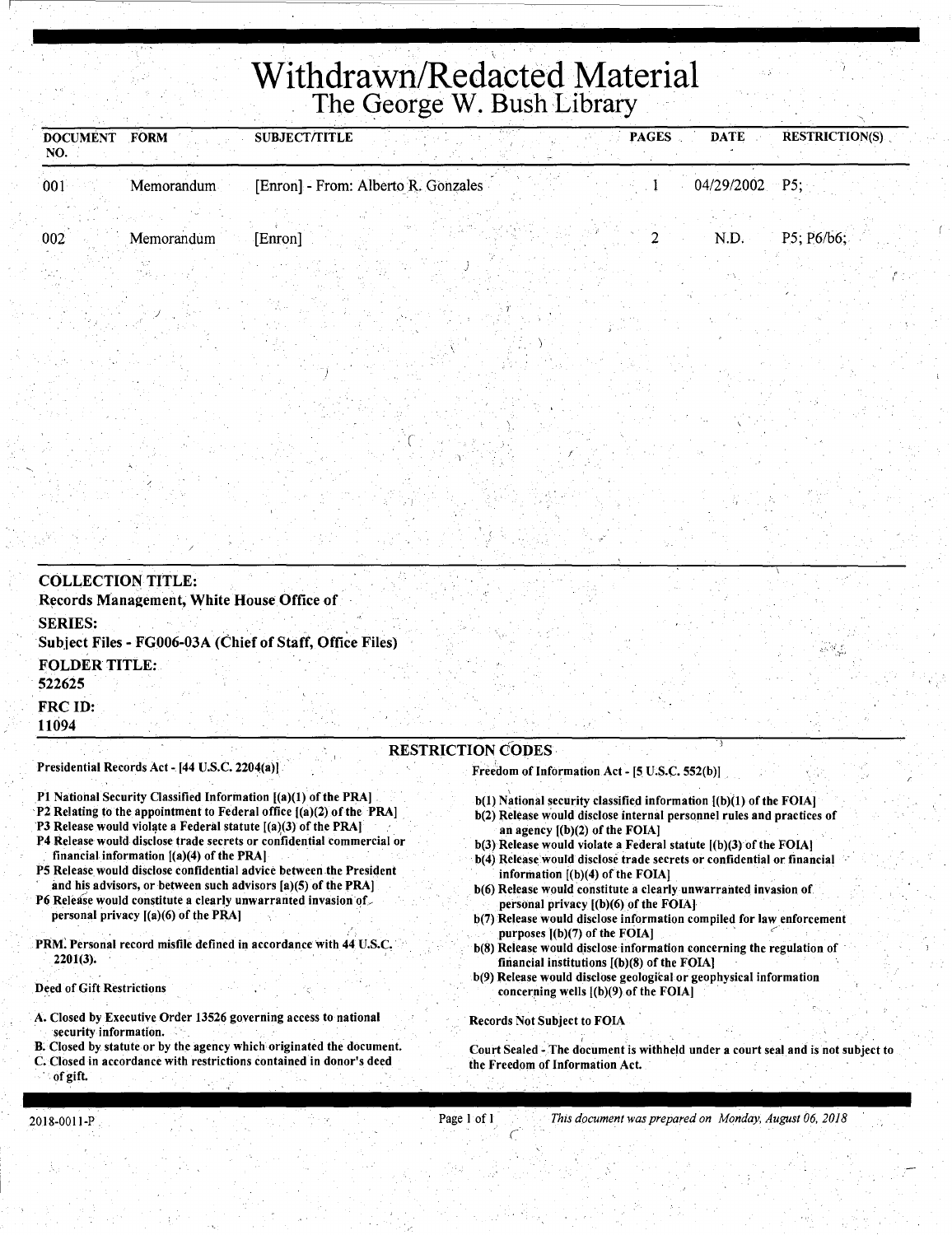## **Withdrawal Marker**  The George W. Bush Library

| <b>FORM</b> | <b>SUBJECT/TITLE</b>                |  |  | <b>PAGES</b> | <b>DATE</b>    | <b>RESTRICTION(S)</b> |
|-------------|-------------------------------------|--|--|--------------|----------------|-----------------------|
|             |                                     |  |  |              |                |                       |
| Memorandum  | [Enron] - From: Alberto R. Gonzales |  |  |              | 04/29/2002 P5: |                       |

### This marker identifies the original location of the withdrawn item listed above. For a complete list of items withdrawn from this folder, see the **Withdrawal/Redaction Sheet at the front of the folder.**

·.-;"

| <b>COLLECTION:</b>                                                                                                                                                                                                                                                                                                                                                                                                                                                                                                                                                                                                                                                     |                                                                                                                                                                                                                                                                                                                                                                                                                                                                                                                                                                                                                                                                                                                                                                                           |
|------------------------------------------------------------------------------------------------------------------------------------------------------------------------------------------------------------------------------------------------------------------------------------------------------------------------------------------------------------------------------------------------------------------------------------------------------------------------------------------------------------------------------------------------------------------------------------------------------------------------------------------------------------------------|-------------------------------------------------------------------------------------------------------------------------------------------------------------------------------------------------------------------------------------------------------------------------------------------------------------------------------------------------------------------------------------------------------------------------------------------------------------------------------------------------------------------------------------------------------------------------------------------------------------------------------------------------------------------------------------------------------------------------------------------------------------------------------------------|
| Records Management, White House Office of                                                                                                                                                                                                                                                                                                                                                                                                                                                                                                                                                                                                                              |                                                                                                                                                                                                                                                                                                                                                                                                                                                                                                                                                                                                                                                                                                                                                                                           |
| <b>SERIES:</b>                                                                                                                                                                                                                                                                                                                                                                                                                                                                                                                                                                                                                                                         |                                                                                                                                                                                                                                                                                                                                                                                                                                                                                                                                                                                                                                                                                                                                                                                           |
| Subject Files - FG006-03A (Chief of Staff, Office Files)                                                                                                                                                                                                                                                                                                                                                                                                                                                                                                                                                                                                               |                                                                                                                                                                                                                                                                                                                                                                                                                                                                                                                                                                                                                                                                                                                                                                                           |
| <b>FOLDER TITLE:</b><br>522625                                                                                                                                                                                                                                                                                                                                                                                                                                                                                                                                                                                                                                         |                                                                                                                                                                                                                                                                                                                                                                                                                                                                                                                                                                                                                                                                                                                                                                                           |
| <b>FRC ID:</b>                                                                                                                                                                                                                                                                                                                                                                                                                                                                                                                                                                                                                                                         | <b>FOIA IDs and Segments:</b>                                                                                                                                                                                                                                                                                                                                                                                                                                                                                                                                                                                                                                                                                                                                                             |
| 11094                                                                                                                                                                                                                                                                                                                                                                                                                                                                                                                                                                                                                                                                  | $2018 - 0011 - P$                                                                                                                                                                                                                                                                                                                                                                                                                                                                                                                                                                                                                                                                                                                                                                         |
| OA Num.:<br>11086                                                                                                                                                                                                                                                                                                                                                                                                                                                                                                                                                                                                                                                      |                                                                                                                                                                                                                                                                                                                                                                                                                                                                                                                                                                                                                                                                                                                                                                                           |
| <b>NARA Num.:</b>                                                                                                                                                                                                                                                                                                                                                                                                                                                                                                                                                                                                                                                      |                                                                                                                                                                                                                                                                                                                                                                                                                                                                                                                                                                                                                                                                                                                                                                                           |
| 11086                                                                                                                                                                                                                                                                                                                                                                                                                                                                                                                                                                                                                                                                  |                                                                                                                                                                                                                                                                                                                                                                                                                                                                                                                                                                                                                                                                                                                                                                                           |
|                                                                                                                                                                                                                                                                                                                                                                                                                                                                                                                                                                                                                                                                        |                                                                                                                                                                                                                                                                                                                                                                                                                                                                                                                                                                                                                                                                                                                                                                                           |
| Presidential Records Act - [44 U.S.C. 2204(a)]                                                                                                                                                                                                                                                                                                                                                                                                                                                                                                                                                                                                                         | <b>RESTRICTION CODES</b><br>Freedom of Information Act - [5 U.S.C. 552(b)]                                                                                                                                                                                                                                                                                                                                                                                                                                                                                                                                                                                                                                                                                                                |
| P1 National Security Classified Information [(a)(1) of the PRA]<br>P2 Relating to the appointment to Federal office [(a)(2) of the PRA]<br>P3 Release would violate a Federal statute [(a)(3) of the PRA]<br>P4 Release would disclose trade secrets or confidential commercial or<br>financial information [(a)(4) of the PRA]<br>P5 Release would disclose confidential advice between the President<br>and his advisors, or between such advisors [a)(5) of the PRA]<br>P6 Release would constitute a clearly unwarranted invasion of<br>personal privacy $[(a)(6)$ of the PRA]<br>PRM. Personal record misfile defined in accordance with 44 U.S.C.<br>$2201(3)$ . | b(1) National security classified information [(b)(1) of the FOIA]<br>b(2) Release would disclose internal personnel rules and practices of<br>an agency $(6)(2)$ of the FOIA]<br>b(3) Release would violate a Federal statute [(b)(3) of the FOIA]<br>b(4) Release would disclose trade secrets or confidential or financial<br>information $[(b)(4)$ of the FOIA]<br>b(6) Release would constitute a clearly unwarranted invasion of<br>personal privacy ((b)(6) of the FOIA]<br>b(7) Release would disclose information compiled for law enforcement<br>purposes $[(b)(7)$ of the FOIA].<br>b(8) Release would disclose information concerning the regulation of<br>financial institutions $[(b)(8)$ of the FOIA]<br>b(9) Release would disclose geological or geophysical information |
| Deed of Gift Restrictions                                                                                                                                                                                                                                                                                                                                                                                                                                                                                                                                                                                                                                              | concerning wells $[(b)(9)$ of the FOIA]                                                                                                                                                                                                                                                                                                                                                                                                                                                                                                                                                                                                                                                                                                                                                   |

A. Closed by Executive Order 13526 governing access to national security information.

- B. Closed by statute or by the agency which originated the document. C. Closed in accordance with restrictions contained in donor's deed
- of gift.

' '

- Court Sealed The document is withheld under a court seal and is not subject to.
- the Freedom of Information Act.

Records Not Subject' to FOIA